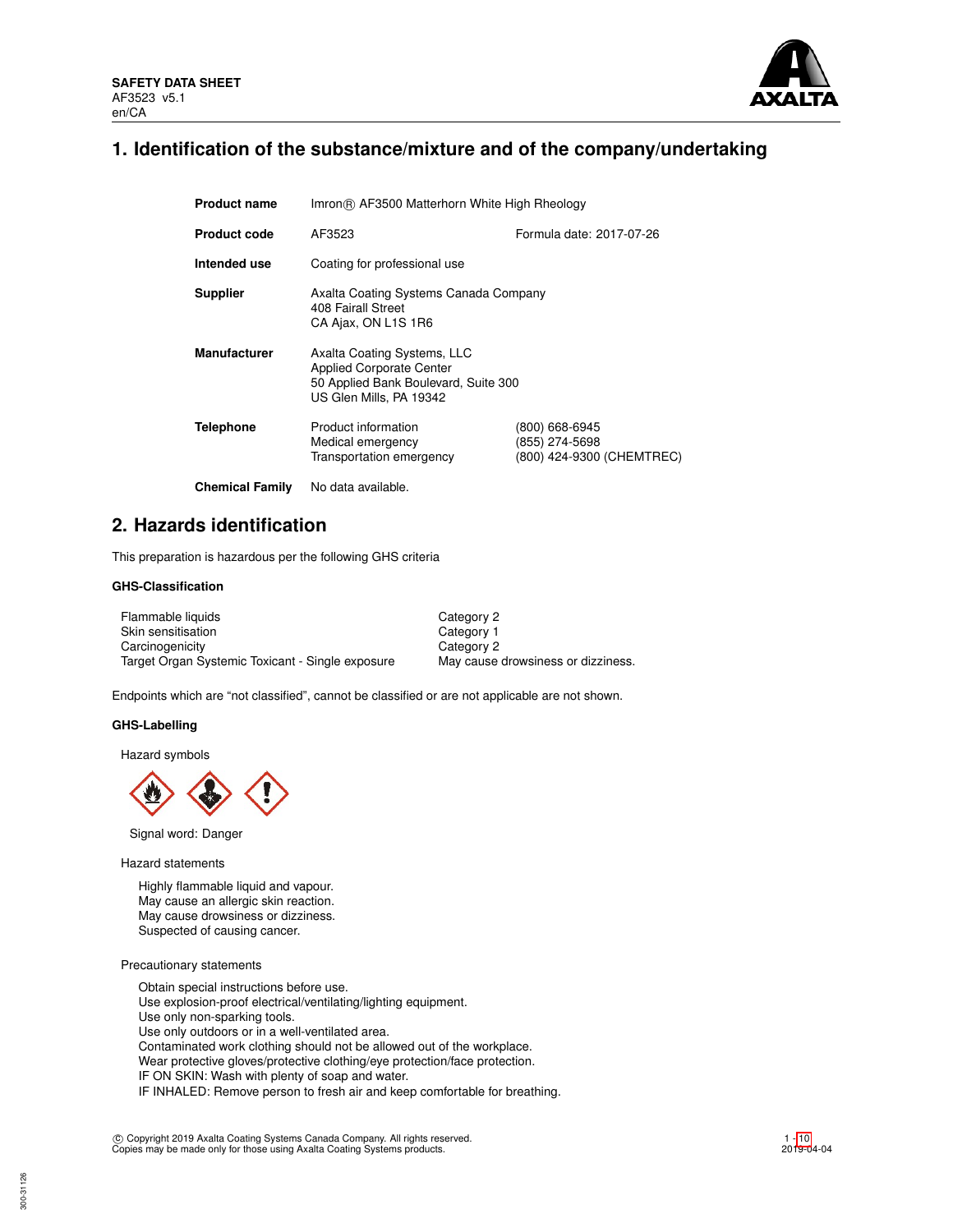

Specific treatment (see supplemental first aid instructions on this label). If skin irritation or rash occurs: Get medical advice/ attention. Wash contaminated clothing before reuse. Store in a well-ventilated place. Keep container tightly closed. Store locked up. Dispose of contents/container in accordance with local regulations. Keep away from heat, hot surfaces, sparks, open flames and other ignition sources. No smoking. Ground and bond container and receiving equipment. Take action to prevent static discharges. Avoid breathing dust/ fume/ gas/ mist/ vapours/ spray. IF ON SKIN (or hair): Take off immediately all contaminated clothing. Rinse skin with water or shower.

## **Other hazards which do not result in classification**

Intentional misuse by deliberately concentrating and inhaling the contents may be harmful or fatal.

**The following percentage of the mixture consists of ingredient(s) with unknown acute toxicity:** 1.2 %

## **3. Composition/information on ingredients**

Mixture of synthetic resins, pigments, and solvents

### **Components**

| CAS-No.       | Chemical name                                                             | Concentration |
|---------------|---------------------------------------------------------------------------|---------------|
| 13463-67-7    | Titanium dioxide                                                          | 32.9%         |
| 123-86-4      | Butyl acetate                                                             | $10 - 30%$    |
| 110-43-0      | Methyl amyl ketone                                                        | $3 - 7%$      |
| $98 - 56 - 6$ | 4-chlorobenzotrifluoride                                                  | 1 - 5%        |
| 67-64-1       | Acetone                                                                   | 1 - 5%        |
| 763-69-9      | Ethyl 3-ethoxy propionate                                                 | 1 - 5%        |
| 41556-26-7    | $\text{Bis}(1,2,2,6,6\text{-}pentamethyl-4-piperidinyl)$<br>seba-<br>cate | $0.1 - 1.0\%$ |
| 82919-37-7    | Decanedioic acid, methyl 1,2,2,6,6-pentamethyl-<br>4-piperidinyl ester    | $0.1 - 1.0\%$ |
| 1445-45-0     | Trimethyl orthoacetate                                                    | $0.1 - 1.0\%$ |

Actual concentration ranges withheld as a trade secret. Non-regulated ingredients 30 - 40%

# **4. First aid measures**

#### **Eye contact**

Remove contact lenses. Irrigate copiously with clean, fresh water for at least 15 minutes, holding the eyelids apart. Seek medical advice.

## **Skin contact**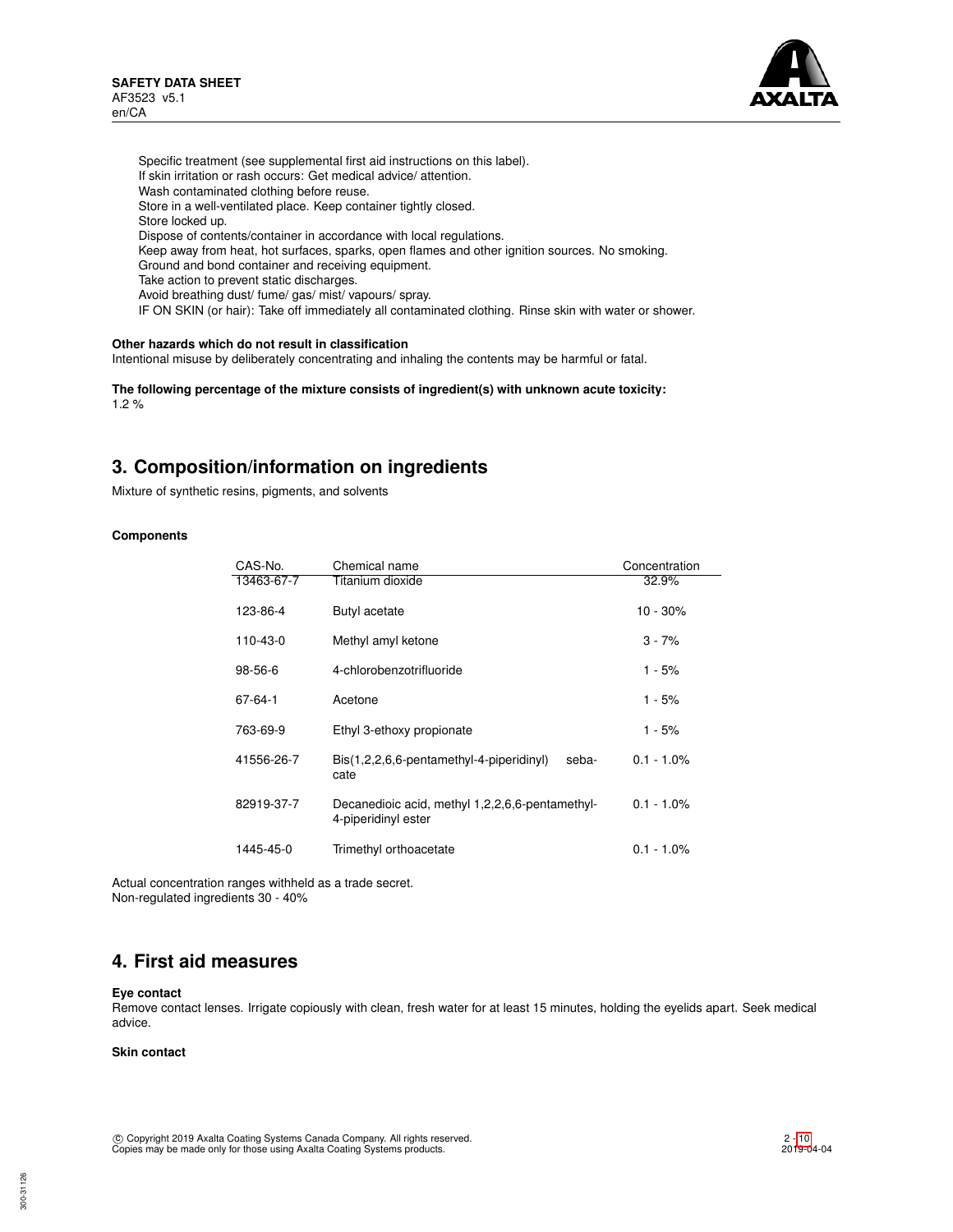

Do NOT use solvents or thinners. Take off all contaminated clothing immediately. Wash skin thoroughly with soap and water or use recognized skin cleanser. If skin irritation persists, call a physician.

#### **Inhalation**

Avoid inhalation of vapour or mist. Move to fresh air in case of accidental inhalation of vapours. If breathing is irregular or stopped, administer artificial respiration. If unconscious place in recovery position and seek medical advice. If symptoms persist, call a physician.

#### **Ingestion**

If swallowed, seek medical advice immediately and show this safety data sheet (SDS) or product label. Do NOT induce vomiting. Keep at rest.

#### **Most Important Symptoms/effects, acute and delayed**

#### **Inhalation**

May cause nose and throat irritation. May cause nervous system depression characterized by the following progressive steps: headache, dizziness, nausea, staggering gait, confusion, unconsciousness. Reports have associated repeated and prolonged overexposure to solvents with permanent brain and nervous system damage. If this product mixed with an isocyanate activator/hardener (see SDS for the activator), the following health effects may apply: Exposure to isocyanates may cause respiratory sensitization. This effect may be permanent. Symptoms include an asthma-like reaction with shortness of breath, wheezing, cough or permanent lung sensitization. This effect may be delayed for several hours after exposure. Repeated overexposure to isocyanates may cause a decrease in lung function, which may be permanent. Individuals with lung or breathing problems or prior reactions to isocyanates must not be exposed to vapors or spray mist of this product.

#### **Ingestion**

May result in gastrointestinal distress.

#### **Skin or eye contact**

May cause irritation or burning of the eyes. Repeated or prolonged liquid contact may cause skin irritation with discomfort and dermatitis. If this product is mixed with an isocyanate, skin contact may cause sensitization.

#### **Indication of Immediate medical attention and special treatment needed if necessary**

No data available on the product. See section 3 and 11 for hazardous ingredients found in the product.

## **5. Firefighting measures**

#### **Suitable extinguishing media**

Universal aqueous film-forming foam, Carbon dioxide (CO2), Dry chemical

## **Extinguishing media which shall not be used for safety reasons**

High volume water jet

## **Hazardous combustion products**

CO, CO2, smoke, and oxides of any heavy metals that are reported in "Composition, Information on Ingredients" section.

#### **Fire and Explosion Hazards**

Flammable liquid. Vapor/air mixture will burn when an ignition source is present.

#### **Special Protective Equipment and Fire Fighting Procedures**

Full protective flameproof clothing should be worn as appropriate. Wear self-contained breathing apparatus for firefighting if necessary. In the event of fire, cool tanks with water spray. Do not allow run-off from fire fighting to enter public sewer systems or public waterways.

## **6. Accidental release measures**

#### **Procedures for cleaning up spills or leaks**

Ventilate area. Remove sources of ignition. Prevent skin and eye contact and breathing of vapor. If the material contains, or is mixed with an isocyanate activator/hardener: Wear a positive-pressure, supplied-air respirator (NIOSH approved TC-19C), eye protection, gloves and protective clothing. Pour liquid decontamination solution over the spill and allow to sit at least 10 minutes. Typical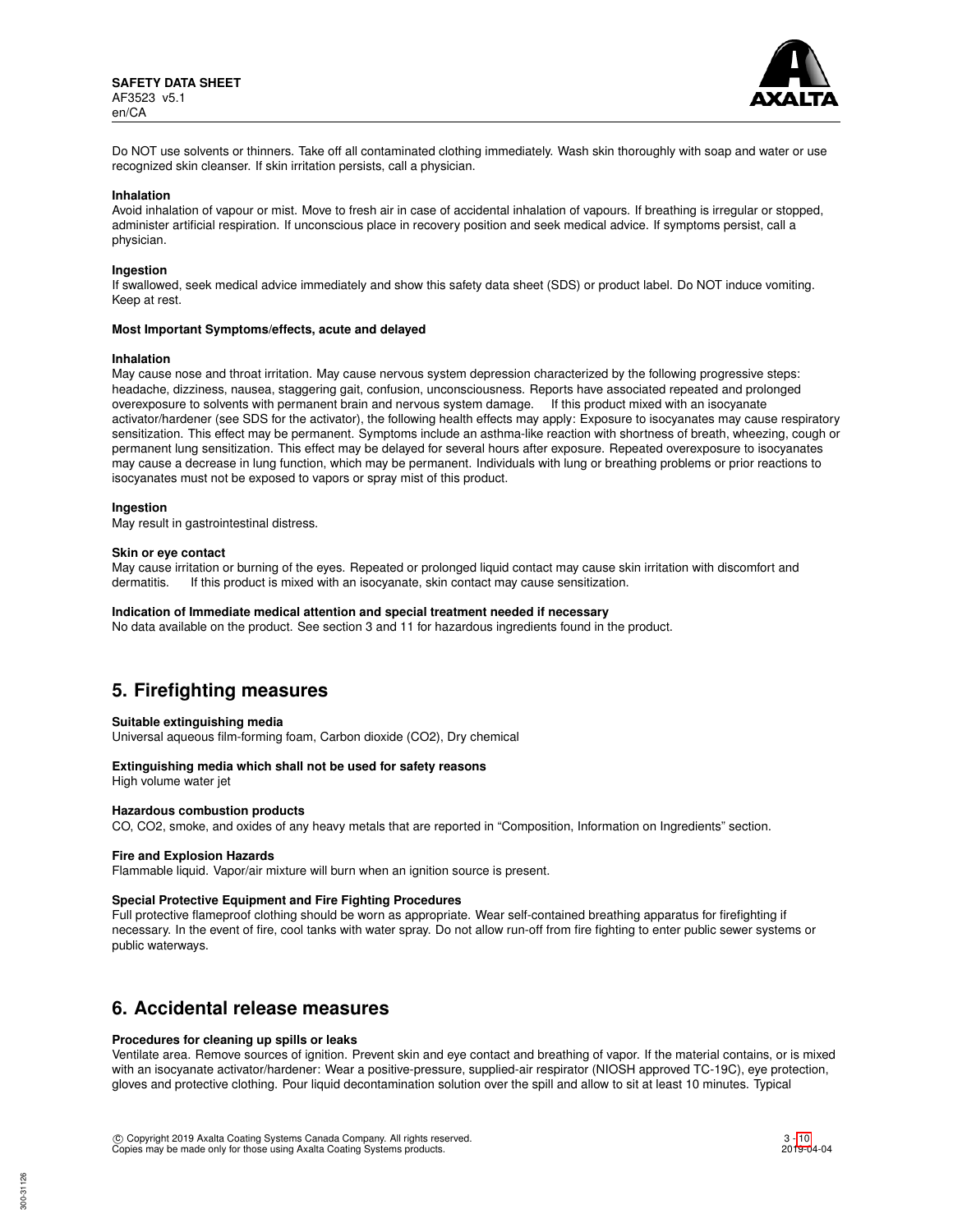

decontamination solutions for isocyanate containing materials are: 20% Surfactant (Tergitol TMN 10) and 80% Water OR 0 -10% Ammonia, 2-5% Detergent and Water (balance) Pressure can be generated. Do not seal waste containers for 48 hours to allow C02 to vent. After 48 hours, material may be sealed and disposed of properly. If material does not contain or is not mixed with an isocyanate activator/hardener: Wear a properly fitted air-purifying respirator with organic vapor cartridges (NIOSH approved TC-23C), eye protection, gloves and protective clothing. Confine, remove with inert absorbent, and dispose of properly.

#### **Environmental precautions**

Do not let product enter drains. Notify the respective authorities in accordance with local law in the case of contamination of rivers, lakes or waste water systems.

# **7. Handling and storage**

## **Precautions for safe handling**

Observe label precautions. Keep away from heat, sparks, flame, static discharge and other sources of ignition. VAPORS MAY CAUSE FLASH FIRE. Close container after each use. Ground containers when pouring. Do not transfer contents to bottles or unlabeled containers. Wash thoroughly after handling and before eating or smoking. Do not store above 49 °C (120 °F). If material is a coating: do not sand, flame cut, braze or weld dry coating without a NIOSH approved air purifying respirator with particulate filters or appropriate ventilation , and gloves. Combustible dust clouds may be created where operations produce fine material (dust). Avoid formation of significant deposits of material as they may become airborne and form combustible dust clouds. Build up of fine material should be cleaned using gentle sweeping or vacuuming in accordance with best practices. Cleaning methods (e.g. compressed air) which can generate potentially combustible dust clouds should not be used. During baking at temperatures above 400℃, small amounts of hydrogen fluoride can be evolved; these amounts increase as temperatures increase. Hydrogen fluoride vapours are very toxic and cause skin and eye irritation. Above 430℃ an explosive reaction may occur if finely divided fluorocarbon comes into contact with metal powder (aluminium or magnesium). Operations such as grinding, buffing or grit blasting may generate such mixtures. Avoid any dust buildup with fluorocarbons and metal mixtures.

## **Advice on protection against fire and explosion**

Solvent vapours are heavier than air and may spread along floors. Vapors may form explosive mixtures with air and will burn when an ignition source is present. Always keep in containers of same material as the original one. Never use pressure to empty container: container is not a pressure vessel. The accumulation of contaminated rags may result in spontaneous combustion. Good housekeeping standards and regular safe removal of waste materials will minimize the risks of spontaneous combustion and other fire hazards.

#### **Storage**

#### **Requirements for storage areas and containers**

Observe label precautions. Store in a dry, well ventilated place away from sources of heat, ignition and direct sunlight. No smoking. Prevent unauthorized access. Containers which are opened must be carefully resealed and kept upright to prevent leakage.

#### **Advice on common storage**

Store separately from oxidizing agents and strongly alkaline and strongly acidic materials.

# **8. Exposure controls/personal protection**

#### **Engineering controls and work practices**

Provide adequate ventilation.This should be achieved by a good general extraction and -if practically feasible- by the use of a local exhaust ventilation.If these are not sufficient to maintain concentrations of particulates and solvent vapour below the OEL, suitable respiratory protection must be worn.

## **National occupational exposure limits**

| CAS-No.    | Chemical name    | Source Time  | Tvpe       | Value     | Note                |
|------------|------------------|--------------|------------|-----------|---------------------|
| 13463-67-7 | Titanium dioxide | OSHA 8 hr    | <b>TWA</b> |           | 15 mg/m3 Total Dust |
| 123-86-4   | Butyl acetate    | ACGIH 15 min | STEL       | 200 ppm   |                     |
|            |                  | ACGIH 8 hr   | TWA        | $150$ ppm |                     |
|            |                  | OSHA 8 hr    | TWA        | $150$ ppm |                     |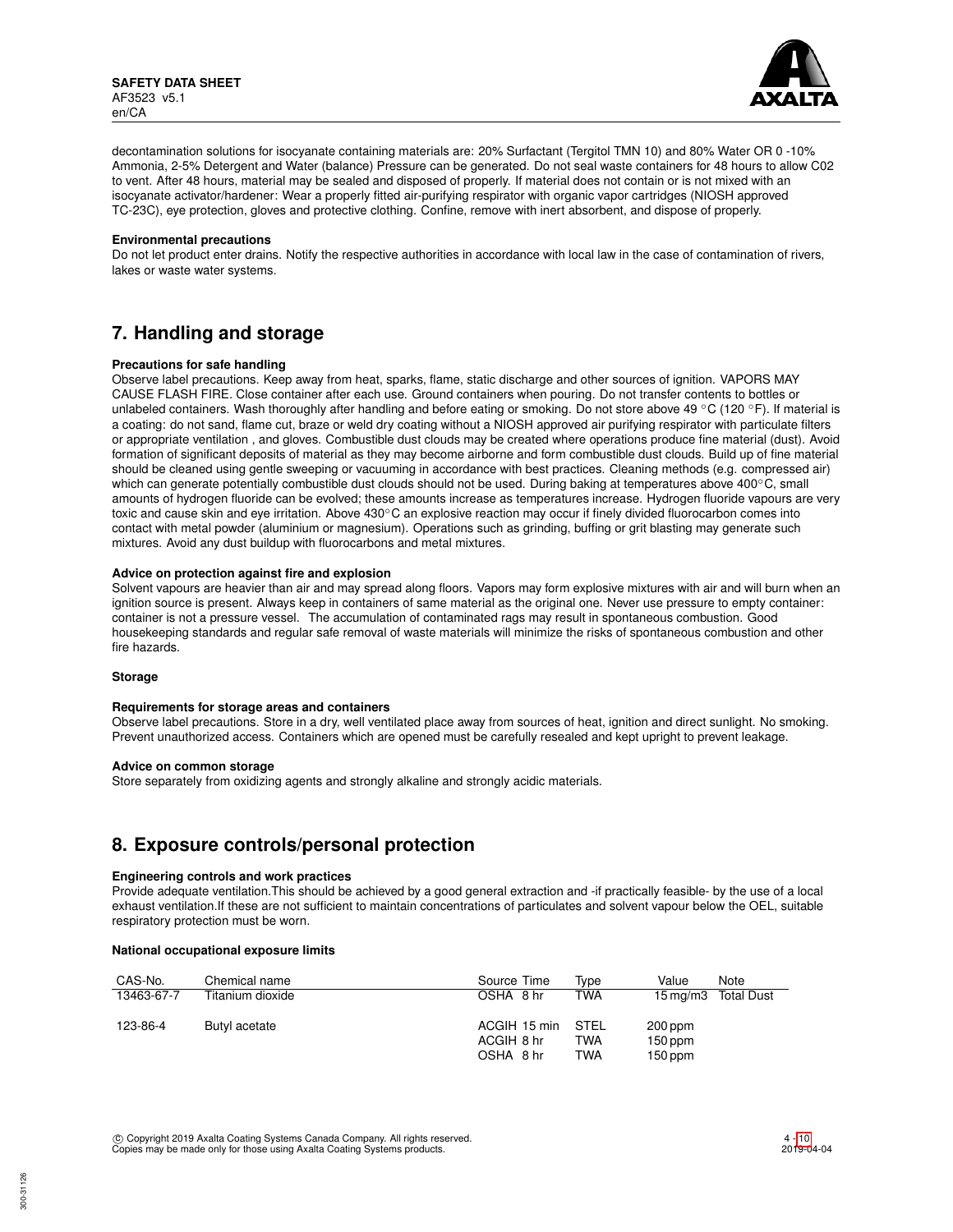**SAFETY DATA SHEET** AF3523 v5.1 en/CA



| CAS-No.  | Chemical name      | Source Time                             | Type                             | Value                           | Note |
|----------|--------------------|-----------------------------------------|----------------------------------|---------------------------------|------|
| 110-43-0 | Methyl amyl ketone | ACGIH 8 hr                              | TWA                              | 50 ppm                          |      |
|          |                    | OSHA 8 hr                               | <b>TWA</b>                       | $100$ ppm                       |      |
| 67-64-1  | Acetone            | ACGIH 15 min<br>ACGIH 8 hr<br>OSHA 8 hr | <b>STEL</b><br>TWA<br><b>TWA</b> | 750 ppm<br>500 ppm<br>1,000 ppm |      |

## **Glossary**

CEIL Ceiling exposure limit

STEL Short term exposure limit

TWA Time weighted average

TWAE Time-Weighted Average

#### **Protective equipment**

Personal protective equipment should be worn to prevent contact with eyes, skin or clothing.

#### **Respiratory protection**

Do not breathe vapors or mists. When this product is used with an isocyanate activator/hardener, wear a positive-pressure, supplied-air respirator (NIOSH approved TC-19C) while mixing activator/hardener with paint, during application and until all vapors and spray mist are exhausted. If product is used without isocyanate activator/hardener, a properly fitted air-purifying respirator with organic vapor cartridges (NIOSH TC-23C) and particulate filter (NIOSH TC-84A) may be used. Follow respirator manufacturer's directions for respirator use. Do not permit anyone without protection in the painting area. Refer to the hardener/activator label instructions and SDS for further information. Individuals with history of lung or breathing problems or prior reaction to isocyanates should not use or be exposed to this product if mixed with isocyanate activators/hardeners.

#### **Eye protection**

Desirable in all industrial situations. Goggles are preferred to prevent eye irritation. If safety glasses are substituted, include splash guard or side shields.

## **Skin and body protection**

Neoprene gloves and coveralls are recommended.

### **Hygiene measures**

Wash skin thoroughly with soap and water or use recognized skin cleanser. Do NOT use solvents or thinners.

#### **Environmental exposure controls**

Do not let product enter drains.

## **9. Physical and chemical properties**

### **Appearance**

**Form:** liquid **Colour:** white

| Flash point                                                                                                                                                                                                                                                                   | $12^{\circ}$ C                                                                                     |
|-------------------------------------------------------------------------------------------------------------------------------------------------------------------------------------------------------------------------------------------------------------------------------|----------------------------------------------------------------------------------------------------|
| Lower Explosive Limit<br>Upper Explosive Limit<br>Evaporation rate<br>Vapor pressure of principal solvent<br>Solubility of Solvent In Water<br>Vapor density of principal solvent ( $Air = 1$ )<br>Approx. Boiling Range<br>Approx. Freezing Range<br>Gallon Weight (lbs/gal) | 1.1%<br>7.9%<br>Slower than Ether<br>11.1 hPa<br>moderate<br>4<br>125 °C<br>-74 – 1843 °C<br>11.18 |
| <b>Specific Gravity</b><br>Percent Volatile By Volume                                                                                                                                                                                                                         | 1.34<br>52.79%                                                                                     |
|                                                                                                                                                                                                                                                                               |                                                                                                    |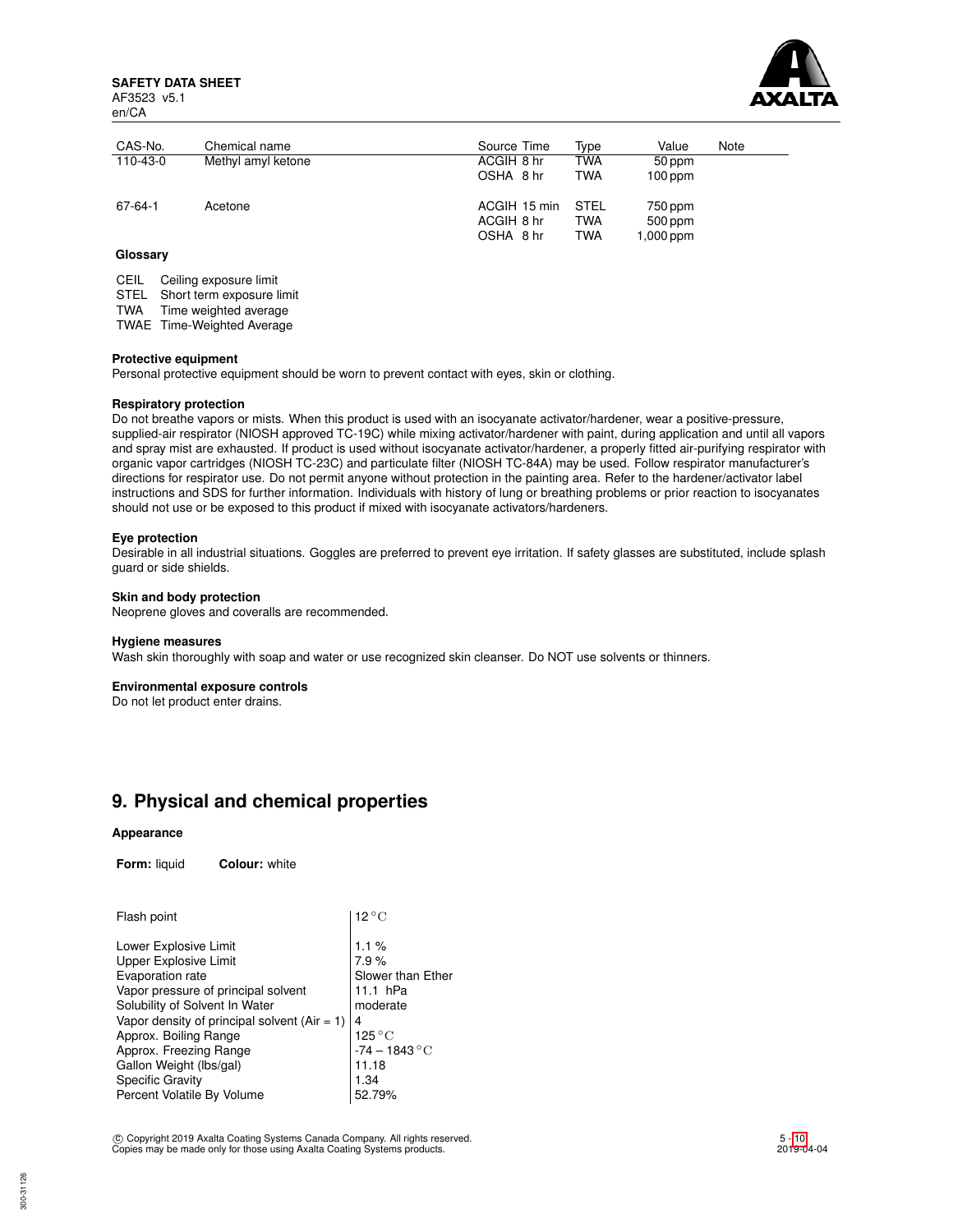

Percent Volatile By Weight | 35.10% Percent Solids By Volume 47.21%<br>Percent Solids By Weight 64.90% Percent Solids By Weight 64.90%<br>
pH (waterborne systems only) Not applicable pH (waterborne systems only) Partition coefficient: n-octanol/water | No data available Ignition temperature 377 °C DIN 51794 Decomposition temperature Not applicable.<br>Viscosity (23 °C) Not applicable. Viscosity  $(23 °C)$  Not applicable. ISO 2431-1993

# **10. Stability and reactivity**

## **Stability**

Stable

## **Conditions to avoid**

Stable under recommended storage and handling conditions (see section 7).

### **Materials to avoid**

None reasonably foreseeable.

### **Hazardous decomposition products**

In the event of fire Carbon monoxide, fluorinated hydrocarbons, hydrogen fluoride, nitrogen oxides may be formed.

### **Hazardous Polymerization**

Will not occur.

#### **Sensitivity to Static Discharge**

Solvent vapors in air may explode if static grounding and bonding is not used during transfer of this product.

#### **Sensitivity to Mechanical Impact**

None known.

# **11. Toxicological information**

## **Information on likely routes of exposure**

#### **Inhalation**

May cause nose and throat irritation. May cause nervous system depression characterized by the following progressive steps: headache, dizziness, nausea, staggering gait, confusion, unconsciousness. Reports have associated repeated and prolonged overexposure to solvents with permanent brain and nervous system damage. The thermal decomposition vapours of fluorinated polymers may cause polymer fume fever with flu-like symptoms in humans, especially when smoking contaminated tobacco. If this product mixed with an isocyanate activator/hardener (see SDS for the activator), the following health effects may apply: Exposure to isocyanates may cause respiratory sensitization. This effect may be permanent. Symptoms include an asthma-like reaction with shortness of breath, wheezing, cough or permanent lung sensitization. This effect may be delayed for several hours after exposure. Repeated overexposure to isocyanates may cause a decrease in lung function, which may be permanent. Individuals with lung or breathing problems or prior reactions to isocyanates must not be exposed to vapors or spray mist of this product.

## **Ingestion**

May result in gastrointestinal distress.

#### **Skin or eye contact**

May cause irritation or burning of the eyes. Repeated or prolonged liquid contact may cause skin irritation with discomfort and dermatitis.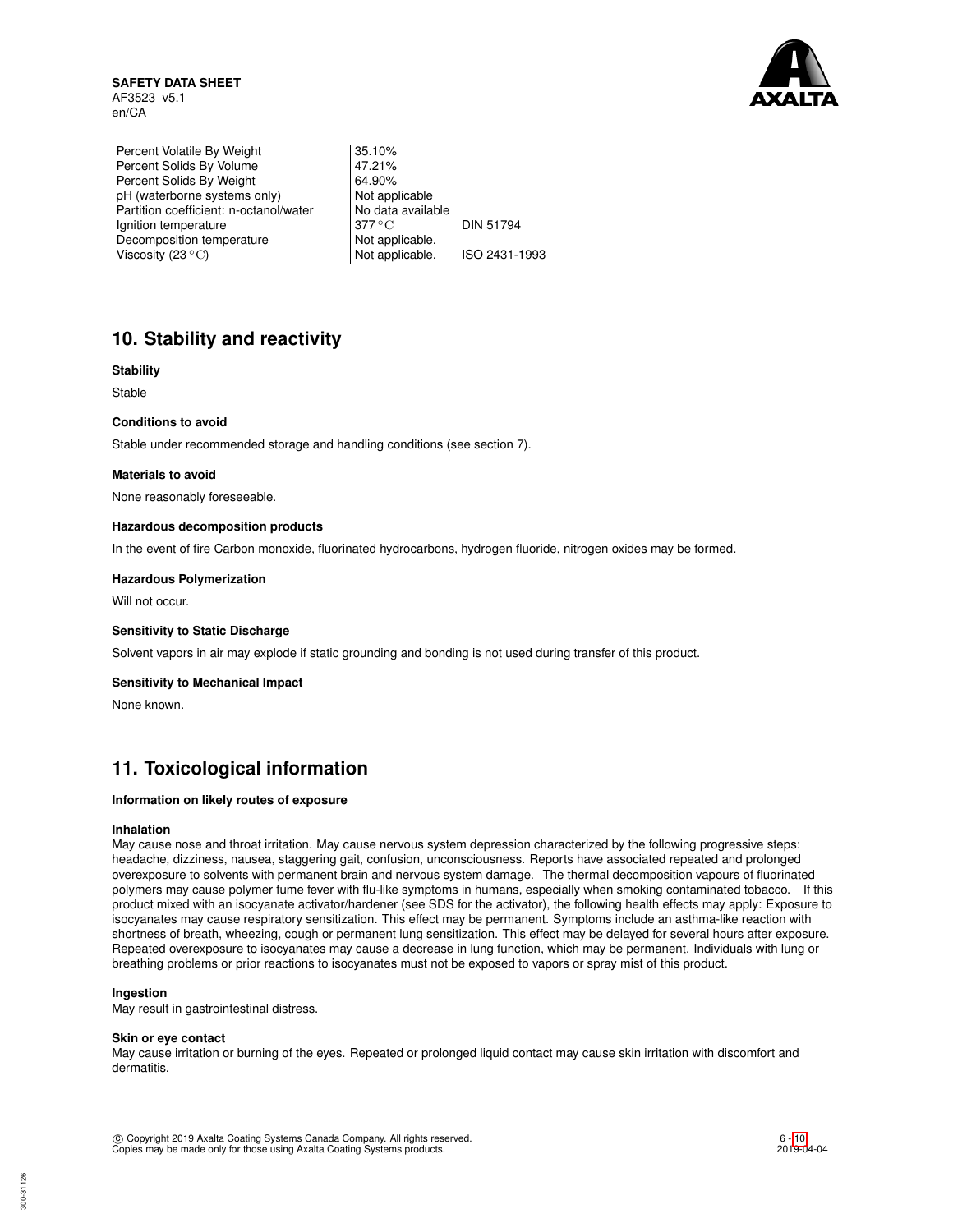

## **Delayed and immediate effects and also chronic effects from short and long term exposure:**

**Acute oral toxicity** not hazardous

#### **Acute dermal toxicity** not hazardous

## **Acute inhalation toxicity**

not hazardous

% of unknown composition: 1.2 %

## **Skin corrosion/irritation**

Not classified according to GHS criteria

## **Serious eye damage/eye irritation** Not classified according to GHS criteria

### **Respiratory sensitisation**

Not classified according to GHS criteria

## **Skin sensitisation**

| Bis(1,2,2,6,6-pentamethyl-4-piperidinyl) sebacate                             | Category 1A |
|-------------------------------------------------------------------------------|-------------|
| Decanedioic acid, methyl 1,2,2,6,6-pentamethyl-4-piperidinyl ester Category 1 |             |
| Trimethyl orthoacetate                                                        | Category 1  |

## **Germ cell mutagenicity**

Not classified according to GHS criteria

## **Carcinogenicity**

Titanium dioxide Category 2

**Toxicity for reproduction** Not classified according to GHS criteria

#### **Target Organ Systemic Toxicant - Single exposure**

- **Inhalation**
	- **Narcotic effects** Methyl amyl ketone

## **Target Organ Systemic Toxicant - Repeated exposure**

Not classified according to GHS criteria

#### **Aspiration toxicity**

Not classified according to GHS criteria

## **Numerical measures of toxicity (acute toxicity estimation (ATE),etc. )**

No information available.

## **Symptoms related to the physical, chemical and toxicological characteristics**

Exposure to component solvents vapours concentration in excess of the stated occupational exposure limit may result in adverse health effect such as mucous membrane and respiratory system irritation and adverse effect on kidney, liver and central nervous system. Symptoms and signs include headache, dizziness, fatigue, muscular weakness, drowsiness and in extreme cases, loss of consciousness. Through skin resorbtion, solvents can cause some of the effects described here. Repeated or prolonged contact with the preparation may cause removal of natural fat from the skin resulting in non-allergic contact dermatitis and absorption through the skin. The liquid splashed in the eyes may cause irritation and reversible damage.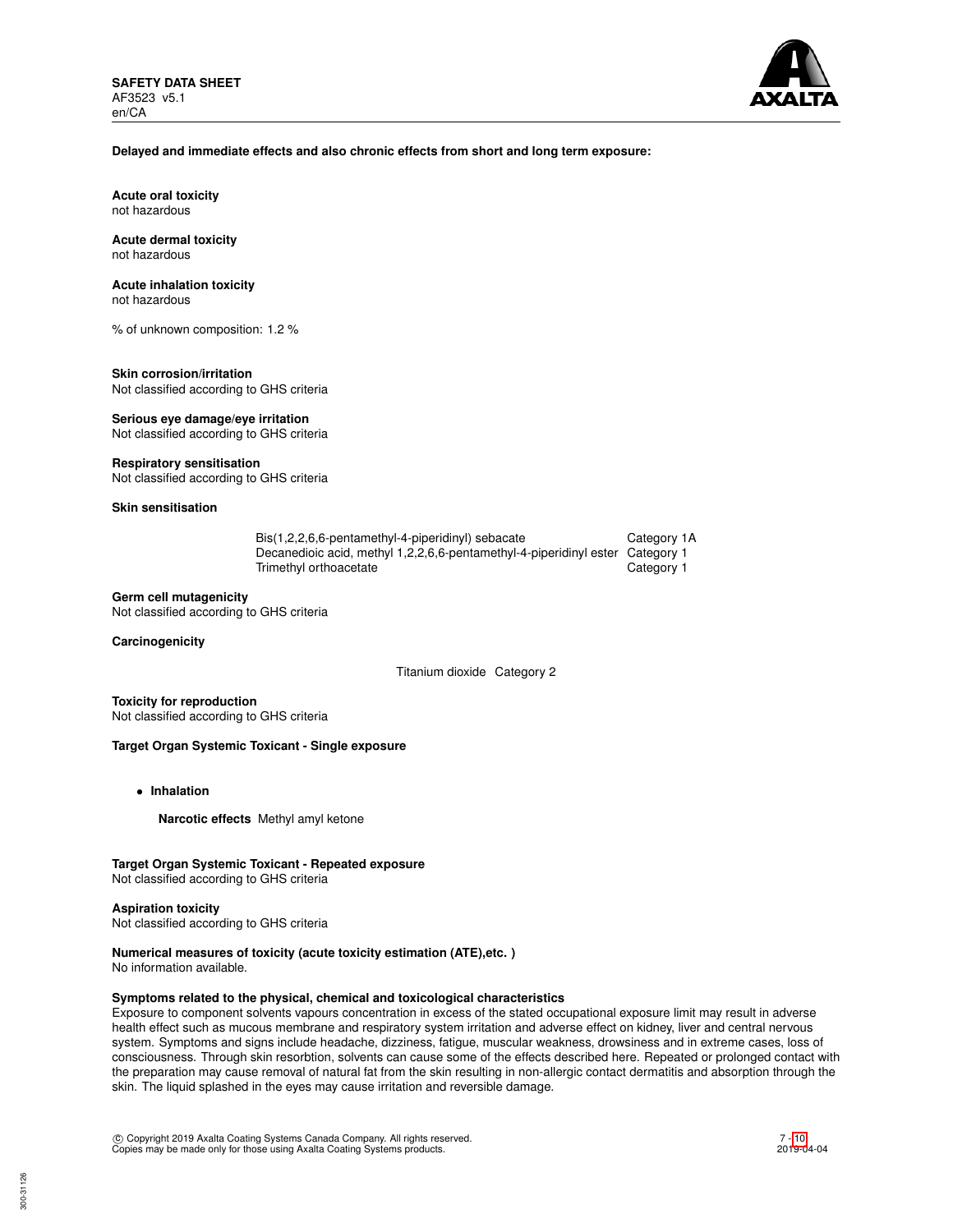

# **12. Ecological information**

There are no data available on the product itself. The product should not be allowed to enter drains or watercourses.

# **13. Disposal considerations**

## **Provincial Waste Classification**

Check appropriate provincial and local waste disposal regulations for proper classifications.

## **Waste Disposal Method**

Do not allow material to contaminate ground water systems. Incinerate or otherwise dispose of waste material in accordance with Federal, State, Provincial, and local requirements. Do not incinerate in closed containers.

## **14. Transport information**

**International transport regulations**

| IMDG (Sea transport)<br>UN number:<br>Proper shipping name:      | 1263<br>PAINT   |
|------------------------------------------------------------------|-----------------|
| Hazard Class:                                                    | 3               |
| Subsidiary Hazard Class:                                         | Not applicable. |
| Packing group:                                                   | н               |
| Marine Pollutant:                                                | no              |
| ICAO/IATA (Air transport)<br>UN number:<br>Proper shipping name: | 1263<br>PAINT   |
| Hazard Class:                                                    | 3               |
| Subsidiary Hazard Class:                                         | Not applicable. |
| Packing group:                                                   | н               |
| TDG<br>UN number:<br>Proper shipping name:                       | 1263<br>PAINT   |
| Hazard Class:                                                    | 3               |
| Subsidiary Hazard Class:                                         | Not applicable. |
| Packing group:                                                   | н               |

#### **Matters needing attention for transportation**

Confirm that there is no breakage, corrosion, or leakage from the container before shipping. Be sure to prevent damage to cargo by loading so as to avoid falling, dropping, or collapse. Ship in appropriate containers with denotation of the content in accordance with the relevant statutes and rules.

# **15. Regulatory information**

## **TSCA Status**

In compliance with TSCA Inventory requirements for commercial purposes.

## **DSL Status**

All components of the mixture are listed on the DSL.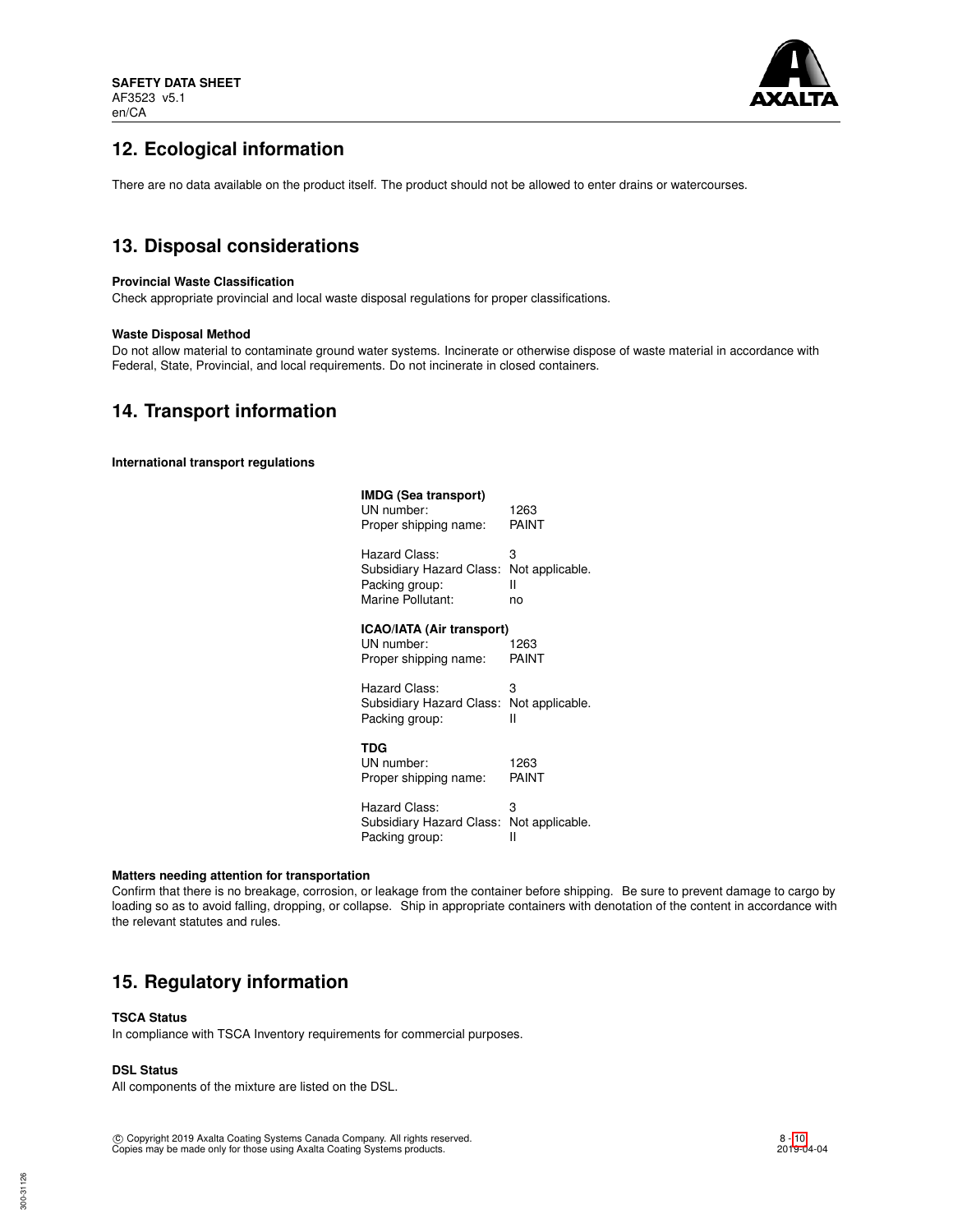

## **Photochemical Reactivity**

Non-photochemically reactive

## **Regulatory information**

|            |                                                                                         |     |                |           | <b>EPCRA</b> |     | CERCLA    | CAA        |
|------------|-----------------------------------------------------------------------------------------|-----|----------------|-----------|--------------|-----|-----------|------------|
| CAS#       | Ingredient                                                                              | 302 | TPQ            | RQ.       | 311/312      | 313 | RQ(lbs)   | <b>HAP</b> |
|            | 13463-67-7 Titanium dioxide                                                             | N   | ΝR             | <b>NR</b> | А            | N   | ΝR        | N          |
|            | 123-86-4 Butyl acetate                                                                  | N   | <b>NR</b>      | <b>NR</b> | A,C,F        | N   | <b>NR</b> | N          |
| 110-43-0   | Methyl amyl ketone                                                                      | N   | <b>NR</b>      | <b>NR</b> | A,C,F        | N   | <b>NR</b> | N          |
|            | 98-56-6 4-chlorobenzotrifluoride                                                        | N   | <b>NR</b>      | <b>NR</b> | C, F, P      | N   | <b>NR</b> | N          |
| 67-64-1    | Acetone                                                                                 | N   | <b>NR</b>      | <b>NR</b> | A,C,F        | N   | 5.000     | N          |
| 763-69-9   | Ethyl 3-ethoxy propionate                                                               | N   | N <sub>R</sub> | <b>NR</b> | <b>NA</b>    | N   | <b>NR</b> | N          |
| 41556-26-7 | $Dis(1,2,2,6,6\text{-pentamethyl-}$<br>4-piperidinyl) sebacate                          | N   | <b>NR</b>      | <b>NR</b> | A,F          | N   | <b>NR</b> | N          |
|            | 82919-37-7 Decanedioic acid, methyl<br>$1,2,2,6,6$ -pentamethyl-4-<br>piperidinyl ester | N   | <b>NR</b>      | <b>NR</b> | N            | N   | ΝR        | N          |
| 1445-45-0  | Trimethyl orthoacetate                                                                  | N   | ΝR             | <b>NR</b> | NA           | N   | ΝR        | N          |

## **Key:**

| <b>EPCRA</b>                                             | Emergency Planning and Community Right-to-know Act (aka Title III, SARA)                                                                                                                                                                       |                    |  |
|----------------------------------------------------------|------------------------------------------------------------------------------------------------------------------------------------------------------------------------------------------------------------------------------------------------|--------------------|--|
| 302                                                      | Extremely hazardous substances                                                                                                                                                                                                                 |                    |  |
| $311/312$ Categories $F =$ Fire Hazard                   | $R =$ Reactivity Hazard $C =$ Chronic Hazard<br>P = Pressure Related Hazard                                                                                                                                                                    | $A = Acute$ Hazard |  |
| 313 Information                                          | Section 313 Supplier Notification - The chemicals listed above with<br>a 'Y' in the 313 column are subject to reporting requirements of<br>Section 313 of the Emergency Planning and Community<br>Right-to-Know act of 1986 and of 40 CFR 372. |                    |  |
| <b>CERCLA</b><br><b>HAP</b><br>TPQ.<br>RQ.<br>NA.<br>NR. | Comprehensive Emergency Response, Compensation and Liability Act of 1980.<br>Listed as a Clean Air Act Hazardous Air Pollutant.<br>Threshold Planning Quantity.<br><b>Reportable Quantity</b><br>not available<br>not regulated                |                    |  |

# **16. Other information**

HMIS rating H: 2 F: 3 R: 0

Glossary of Terms:

ACGIH | American Conference of Governmental Industrial Hygienists.<br>
IARC | International Agency for Research on Cancer.

- IARC | International Agency for Research on Cancer.<br>
NTP | National Toxicology Program.
- NTP National Toxicology Program.<br>OEL Cocupational Exposure Limit
- Occupational Exposure Limit

OSHA | Occupational Safety and Health Administration.<br>STEL | Short term exposure limit

- STEL Short term exposure limit<br>TWA Time-weighted average.
- Time-weighted average.
- PNOR Particles not otherwise regulated.

PNOC Particles not otherwise classified.

NOTE: The list (above) of glossary terms may be modified.